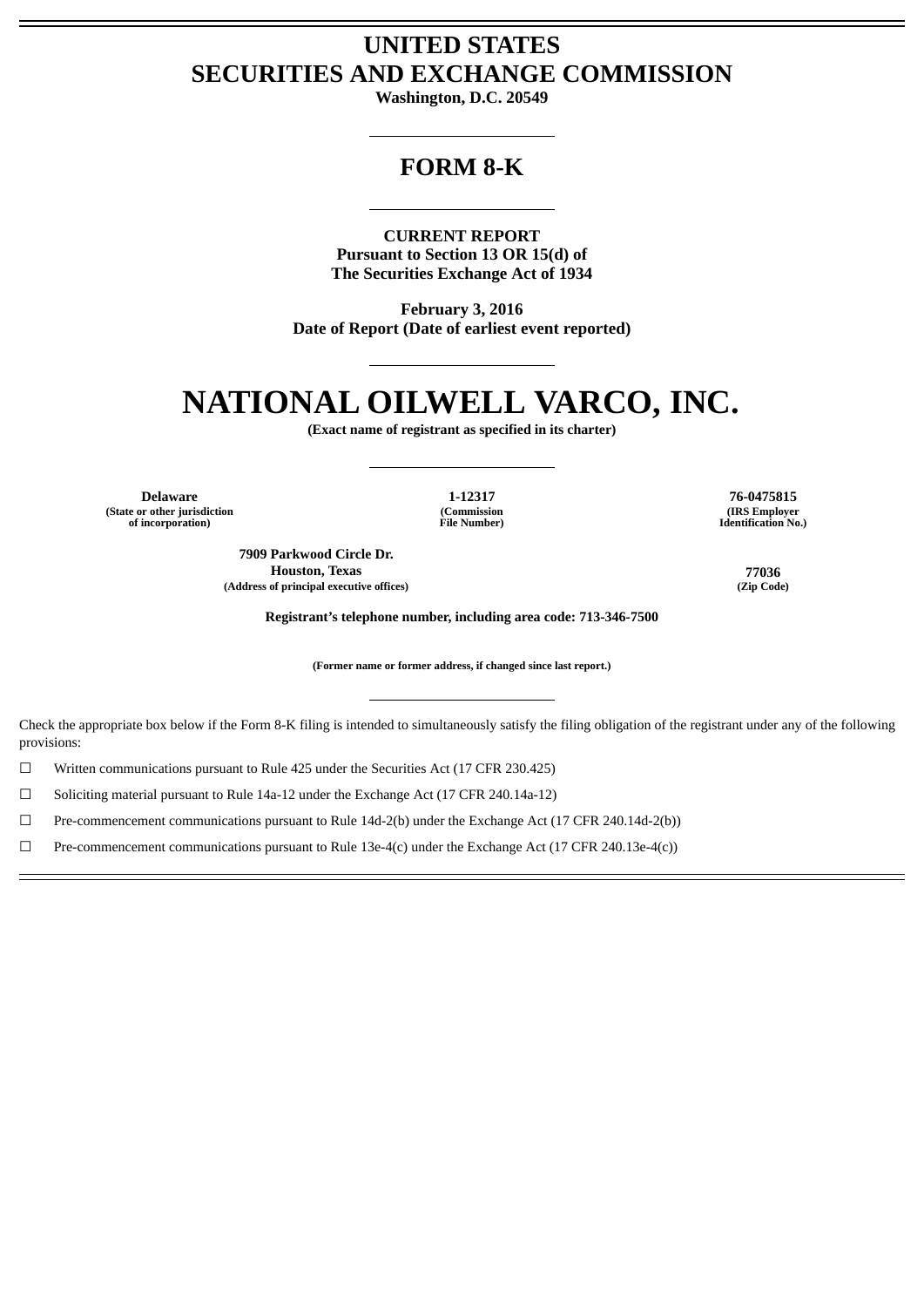# **Item 2.02 Results of Operations and Financial Condition**

On February 3, 2016, National Oilwell Varco, Inc. issued a press release announcing earnings for the quarter and full year ended December 31, 2015 and conference call in connection therewith. A copy of the release is furnished herewith as Exhibit 99.1 and incorporated herein by reference.

The information contained in this Current Report shall not be deemed to be "filed" for purposes of Section 18 of the Securities Exchange Act of 1934 (the "Exchange Act") or otherwise subject to the liabilities of that section, nor shall it be incorporated by reference into a filing under the Securities Act of 1933, or the Exchange Act, except as shall be expressly set forth by specific reference in such a filing.

#### **Item 9.01 Financial Statements and Exhibits**

(d) *Exhibits*

The following exhibit is provided as part of the information furnished under Item 2.02 of this Current Report on Form 8-K:

99.1 National Oilwell Varco, Inc. press release dated February 3, 2016 announcing the earnings results for the fourth quarter and full year ended December 31, 2015.

#### **SIGNATURES**

Pursuant to the requirements of the Securities Exchange Act of 1934, the registrant has duly caused this report to be signed on its behalf by the undersigned hereunto duly authorized.

Date: February 3, 2016 **NATIONAL OILWELL VARCO, INC.** 

/s/ Brigitte M. Hunt

Brigitte M. Hunt Vice President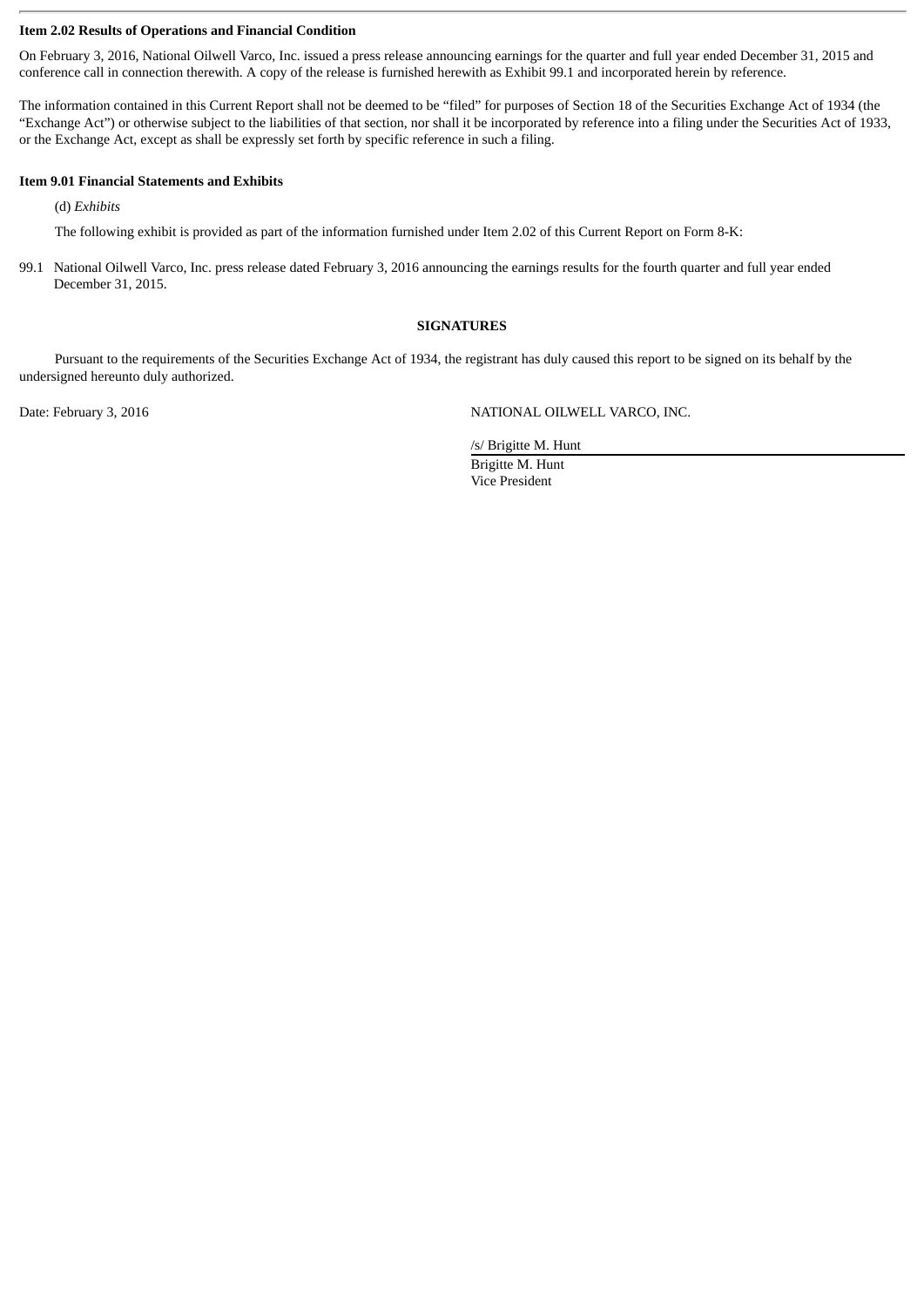# **Index to Exhibits**

99.1 National Oilwell Varco, Inc. press release dated February 3, 2016 announcing the earnings results for the fourth quarter and full year ended December 31, 2015.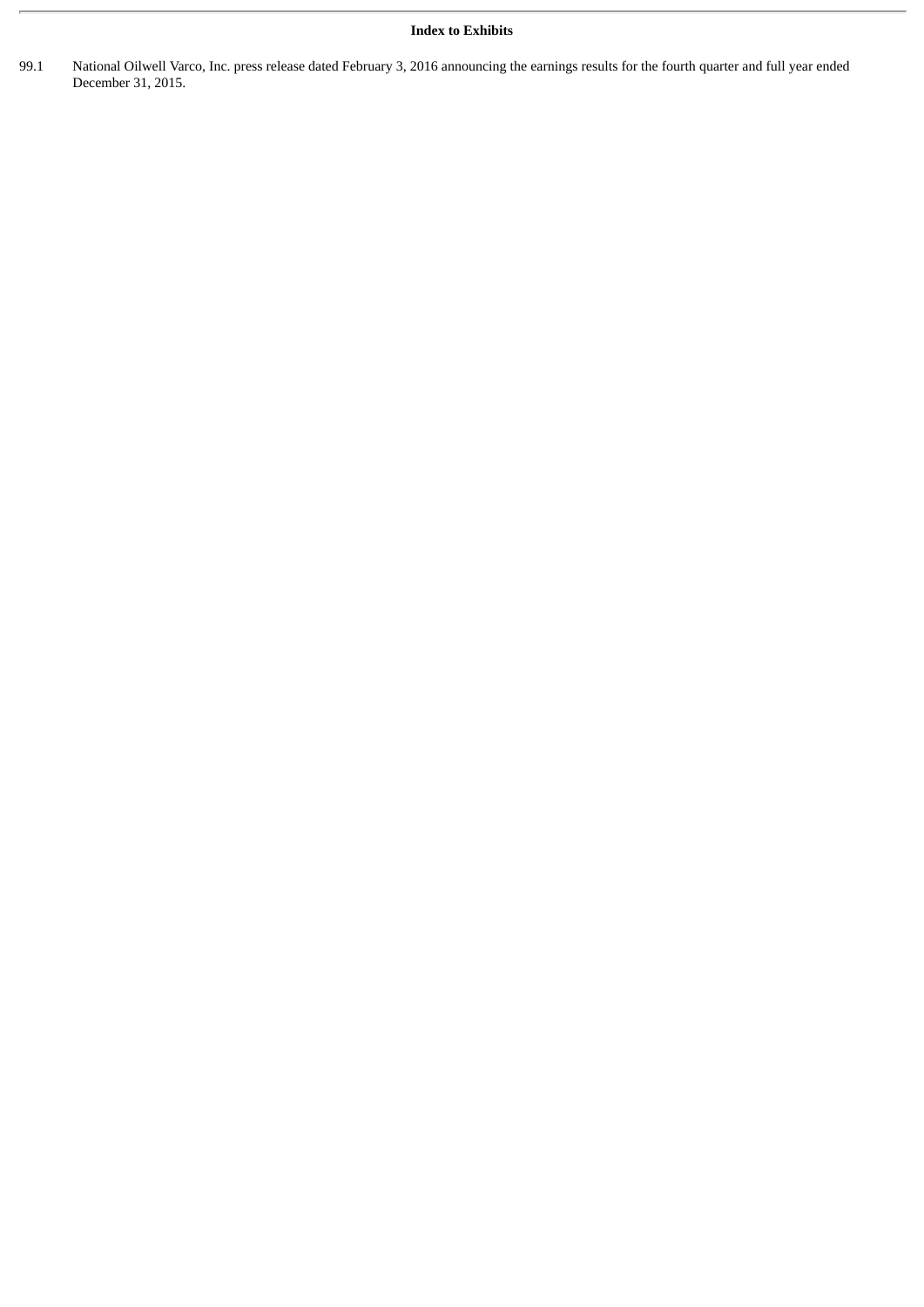

**(713) 375-3700**

#### **FOR IMMEDIATE RELEASE**

# **NATIONAL OILWELL VARCO ANNOUNCES FOURTH QUARTER AND FULL YEAR 2015 EARNINGS**

**HOUSTON, TX, February 3, 2016 —** National Oilwell Varco, Inc. (NYSE: NOV) today reported fourth quarter 2015 net income of \$85 million, or \$0.23 per fully diluted share, excluding other items, down from \$0.61 in the third quarter of 2015 on a comparable basis. Other items included pre-tax charges of \$1,634 million for goodwill and other intangible asset write-downs, \$139 million for restructuring and other charges (which included inventory write-downs, severance and facility closure costs, and other costs), and \$7 million in FX losses due to a currency devaluation in Argentina. GAAP net loss for the quarter was \$1,523 million, or \$4.06 per fully diluted share.

Revenues for the fourth quarter of 2015 were \$2.72 billion, a decrease of 18 percent from the third quarter of 2015 and a decrease of 52 percent from the fourth quarter of 2014. Operating profit for the quarter, excluding other items, was \$141 million, or 5.2 percent of revenue. EBITDA for the quarter, excluding other items, was \$308 million, or 11.3 percent of revenue, down 40 percent sequentially and 75 percent from the prior year. Operating leverage, or the change in operating profit divided by the change in revenue, excluding other items, was 35 percent from the third quarter of 2015 to the fourth quarter of 2015.

Revenues reported for the full year 2015 were \$14.76 billion, and net loss was \$769 million, or \$1.99 per fully diluted share. Excluding other items, net income was \$1,083 million for the full year 2015, or \$2.80 per fully diluted share. Operating profit for the full year, excluding other items, was \$1.63 billion, or 11.1 percent of revenue. Year-over-year operating leverage was 32 percent, excluding other items from both periods. EBITDA for the full year, excluding other items, was \$2.28 billion, or 15.5 percent of revenue.

Clay C. Williams, Chairman, President and CEO of National Oilwell Varco, stated, "Our team executed well in 2015 in a very tough market. Tumbling oil prices brought capital austerity and sharply lower oilfield activity, which is intensifying as we enter 2016. Nevertheless, our consolidated revenue outperformed the decline in global rig count, and our cost reductions and operational efficiencies enabled solid cash generation. Together with our strong balance sheet, this allowed us to invest in our business for future growth, as well as return significant capital to our shareholders. We are well positioned to take advantage of the opportunities we expect to emerge during 2016.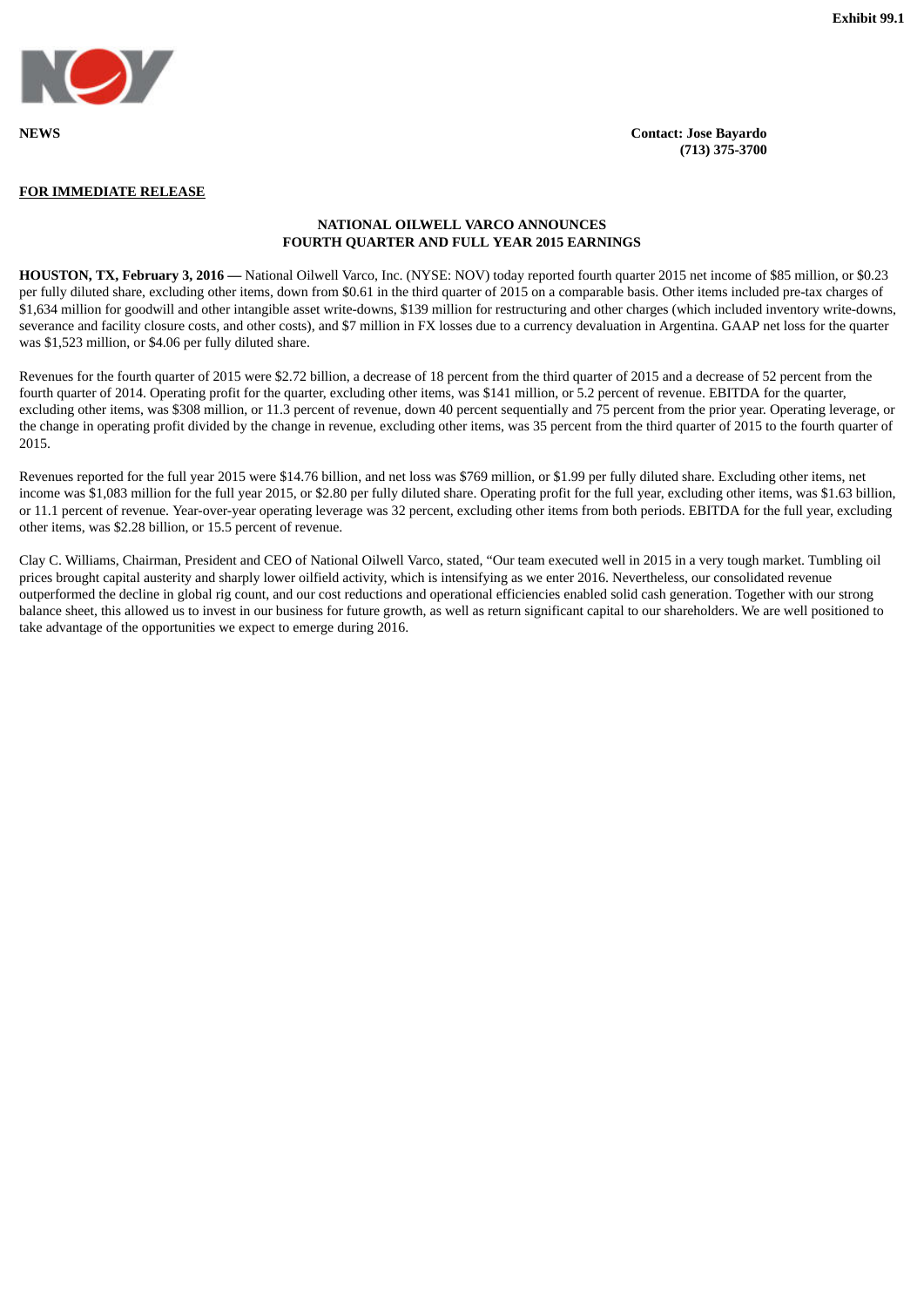This 'lower-for-longer' market decline will provide the foundation for an eventual recovery, as oil depletion marches onward and demand continues to grow. We nevertheless recognize that the timing of the recovery remains uncertain and that we face additional headwinds in the year ahead. I am grateful for the hard work and dedication of our NOV employees and am confident in their ability to navigate the tough road ahead. We remain resolute in our focus on reducing costs, improving execution, doing more with less and, ultimately, emerging from the depths of this cycle well positioned for the upturn."

# **Segment results (excluding other items):**

# **Rig Systems Segment**

Rig Systems generated revenues of \$1 billion, a decrease of 32 percent from the third quarter of 2015 and a decrease of 60 percent from the fourth quarter of 2014. Operating profit was \$160 million, or 15.8 percent of sales. Sequential quarterly operating leverage was 24 percent. EBITDA was \$184 million, or 18.1 percent of sales. Revenue out of backlog was \$843 million.

Backlog for capital equipment orders for Rig Systems at December 31, 2015 was \$6.08 billion, down 24 percent from the third quarter of 2015, and down 52 percent from the end of the fourth quarter of 2014. New orders during the quarter were \$89 million.

# **Rig Aftermarket Segment**

Rig Aftermarket generated revenues of \$569 million, flat from the third quarter of 2015 and a decrease of 33 percent from the fourth quarter of 2014. Operating profit was \$127 million, or 22.3 percent of sales. EBITDA was \$135 million, or 23.7 percent of sales.

# **Wellbore Technologies Segment**

Wellbore Technologies generated revenues of \$757 million, a decrease of 9 percent from the third quarter of 2015 and a decrease of 50 percent from the fourth quarter of 2014. Operating loss was \$31 million, or negative 4.1 percent of sales. Sequential quarterly operating leverage was 69 percent. EBITDA was \$68 million, or 9.0 percent of sales.

# **Completion & Production Solutions Segment**

Completion & Production Solutions generated revenues of \$746 million, a decrease of 7 percent from the third quarter of 2015 and a decrease of 44 percent from the fourth quarter of 2014. Operating profit was \$34 million, or 4.6 percent of sales. Sequential quarterly operating leverage was 56 percent. EBITDA was \$86 million, or 11.5 percent of sales.

Backlog for capital equipment orders for Completion & Production Solutions at December 31, 2015 was \$969 million, down 17 percent from the third quarter of 2015, and down 46 percent from the fourth quarter of 2014. New orders during the quarter were \$272 million.

The Company has scheduled a conference call for February 3, 2016, at 8:00 a.m. Central Time to discuss fourth quarter results. The call will be broadcast through the Investor Relations link on National Oilwell Varco's web site at www.nov.com, and a replay will be available on the site for thirty days following the conference. Participants may also join the conference call by dialing **1-866-312-4825 within North America** or **1-720-634-2948 outside of North America** five to ten minutes prior to the scheduled start time and asking for the "National Oilwell Varco Earnings Conference Call."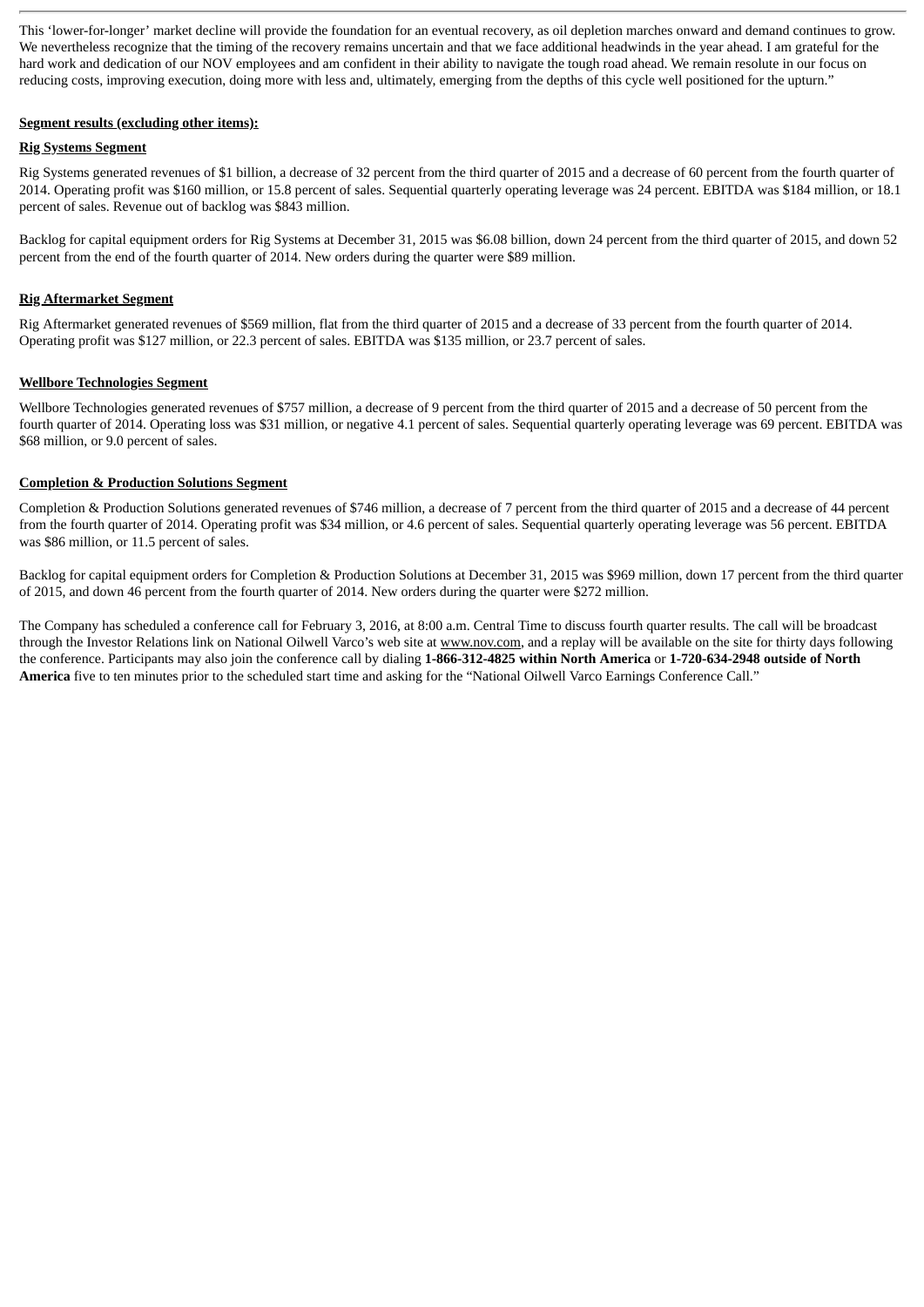National Oilwell Varco is a worldwide leader in the design, manufacture and sale of equipment and components used in oil and gas drilling and production operations, and the provision of oilfield services to the upstream oil and gas industry.

Statements made in this press release that are forward-looking in nature are intended to be "forward-looking statements" within the meaning of Section 21E of the Securities Exchange Act of 1934 and may involve risks and uncertainties. These statements may differ materially from actual future events or results. Readers are referred to documents filed by National Oilwell Varco with the Securities and Exchange Commission, including the Annual Report on Form 10- K, which identify significant risk factors which could cause actual results to differ from those contained in the forward-looking statements.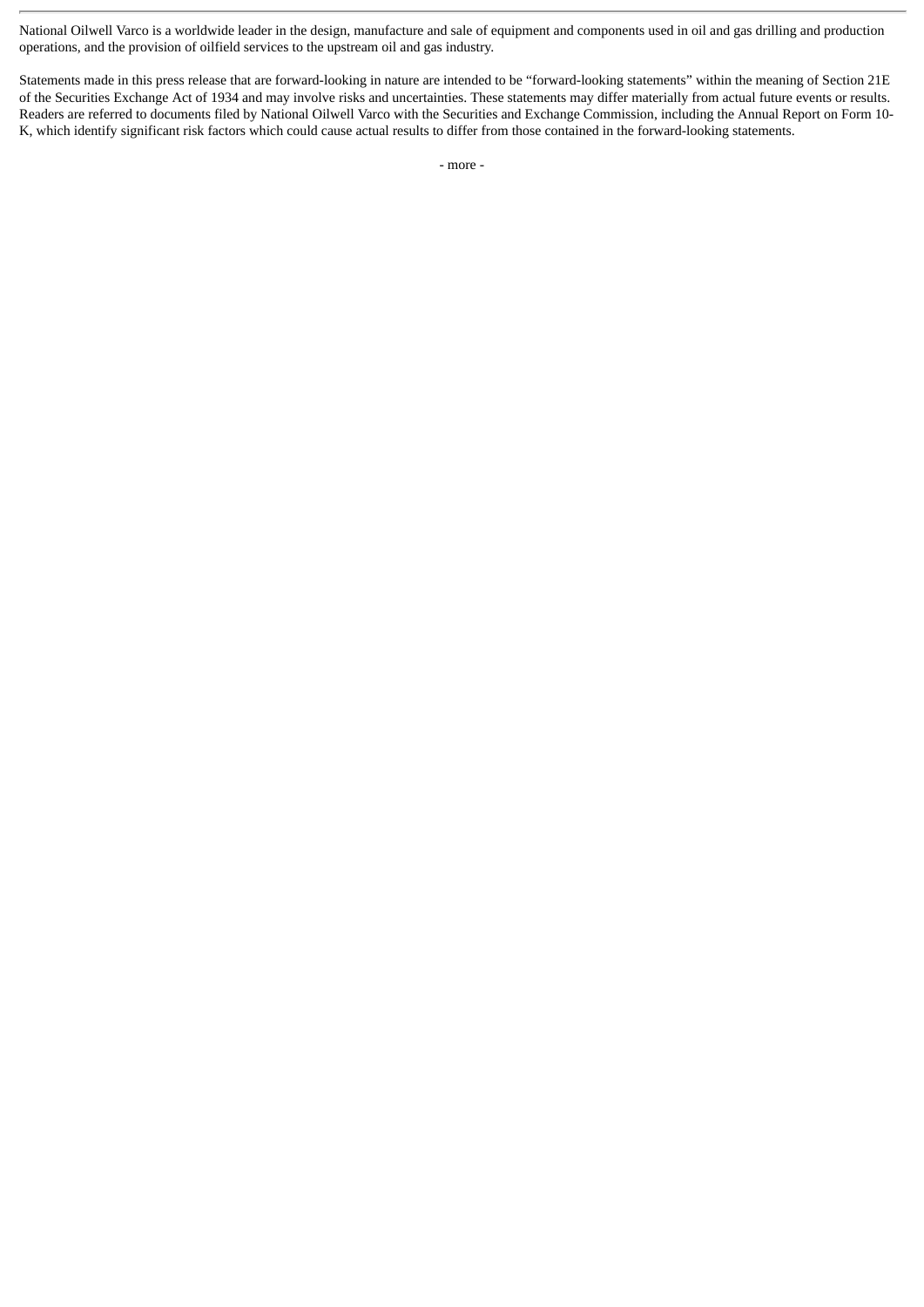# **NATIONAL OILWELL VARCO, INC. CONSOLIDATED BALANCE SHEETS (In millions, except share data)**

|                                                                                                            | December 31.<br>2015 |                | December 31.<br>2014 |  |
|------------------------------------------------------------------------------------------------------------|----------------------|----------------|----------------------|--|
|                                                                                                            |                      | (Unaudited)    |                      |  |
| <b>ASSETS</b>                                                                                              |                      |                |                      |  |
| Current assets:                                                                                            |                      |                |                      |  |
| Cash and cash equivalents                                                                                  | \$                   | 2,080          | \$<br>3,536          |  |
| Receivables, net                                                                                           |                      | 2,926          | 4,416                |  |
| Inventories, net                                                                                           |                      | 4,678          | 5,281                |  |
| Costs in excess of billings                                                                                |                      | 1,250          | 1,878                |  |
| Deferred income taxes                                                                                      |                      | 376            | 447                  |  |
| Prepaid and other current assets                                                                           |                      | 491            | 604                  |  |
| Total current assets                                                                                       |                      | 11,801         | 16,162               |  |
| Property, plant and equipment, net                                                                         |                      | 3,124          | 3,362                |  |
| Deferred income taxes                                                                                      |                      | 488            | 503                  |  |
| Goodwill                                                                                                   |                      | 6,980          | 8,539                |  |
| Intangibles, net                                                                                           |                      | 3,849          | 4,444                |  |
| Investment in unconsolidated affiliates                                                                    |                      | 327            | 362                  |  |
| Other assets                                                                                               |                      | 156            | 190                  |  |
|                                                                                                            | \$                   | 26,725         | \$<br>33,562         |  |
| LIABILITIES AND STOCKHOLDERS' EQUITY                                                                       |                      |                |                      |  |
| <b>Current liabilities:</b>                                                                                |                      |                |                      |  |
| Accounts payable                                                                                           | \$                   | 623            | \$<br>1,189          |  |
| <b>Accrued liabilities</b>                                                                                 |                      | 2,284          | 3,518                |  |
| Billings in excess of costs                                                                                |                      | 785            | 1,775                |  |
| Current portion of long-term debt and short-term borrowings                                                |                      | $\overline{2}$ | 152                  |  |
| Accrued income taxes                                                                                       |                      | 264            | 431                  |  |
| Deferred income taxes                                                                                      |                      | 291            | 309                  |  |
| Total current liabilities                                                                                  |                      | 4,249          | 7,374                |  |
| Long-term debt                                                                                             |                      | 3,928          | 3,014                |  |
| Deferred income taxes                                                                                      |                      | 1,805          | 1,972                |  |
| Other liabilities                                                                                          |                      | 283            | 430                  |  |
| <b>Total liabilities</b>                                                                                   |                      | 10,265         | 12,790               |  |
| Commitments and contingencies                                                                              |                      |                |                      |  |
| Stockholders' equity:                                                                                      |                      |                |                      |  |
| Common stock - par value \$.01; 1 billion shares authorized; 375,764,794 and 418,977,608 shares issued and |                      |                |                      |  |
| outstanding at December 31, 2015 and December 31, 2014                                                     |                      | $\overline{4}$ | $\overline{4}$       |  |
| Additional paid-in capital                                                                                 |                      | 6,230          | 8,341                |  |
| Accumulated other comprehensive loss                                                                       |                      | (1,553)        | (834)                |  |
| Retained earnings                                                                                          |                      | 11,702         | 13,181               |  |
|                                                                                                            |                      |                |                      |  |
| Total Company stockholders' equity                                                                         |                      | 16,383         | 20,692               |  |
| Noncontrolling interests                                                                                   |                      | 77             | 80                   |  |
| Total stockholders' equity                                                                                 |                      | 16,460         | 20,772               |  |
|                                                                                                            | \$                   | 26,725         | \$<br>33,562         |  |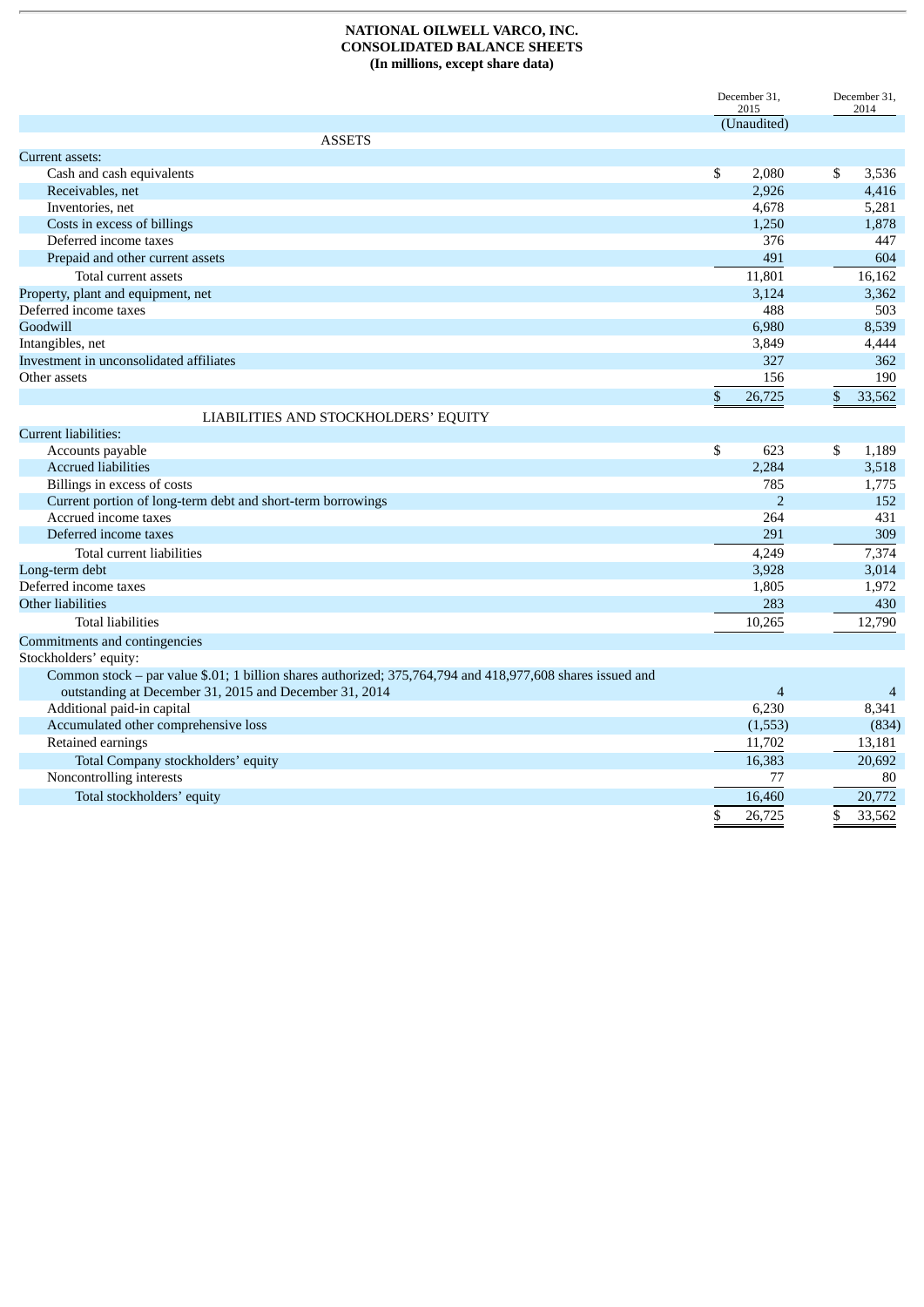#### **NATIONAL OILWELL VARCO, INC. CONSOLIDATED STATEMENTS OF INCOME (Unaudited) (In millions, except per share data)**

|                                                     |                      | Three Months Ended                    |    |                          |                     | <b>Years Ended</b> |  |  |
|-----------------------------------------------------|----------------------|---------------------------------------|----|--------------------------|---------------------|--------------------|--|--|
|                                                     | December 31,<br>2015 | 2014                                  |    | September 30,<br>2015    | December 31<br>2015 | 2014               |  |  |
| Revenue:                                            |                      |                                       |    |                          |                     |                    |  |  |
| <b>Rig Systems</b>                                  | \$1,015              | \$2,561                               | \$ | 1,496                    | \$6,964             | \$9,848            |  |  |
| <b>Rig Aftermarket</b>                              | 569                  | 850                                   |    | 570                      | 2,515               | 3,222              |  |  |
| Wellbore Technologies                               | 757                  | 1,529                                 |    | 834                      | 3,718               | 5,722              |  |  |
| <b>Completion &amp; Production Solutions</b>        | 746                  | 1,325                                 |    | 798                      | 3,365               | 4,645              |  |  |
| Eliminations                                        | (365)                | (556)                                 |    | (392)                    | (1,805)             | (1,997)            |  |  |
| Total revenue                                       | 2,722                | 5,709                                 |    | 3,306                    | 14,757              | 21,440             |  |  |
| Gross profit                                        | 520                  | 1,546                                 |    | 700                      | 3,270               | 5,816              |  |  |
| Gross profit %                                      | 19.1%                | 27.1%                                 |    | 21.2%                    | 22.2%               | 27.1%              |  |  |
| Selling, general, and administrative                | 379                  | 528                                   |    | 354                      | 1,636               | 2,047              |  |  |
| Other items                                         | 1,773                | 163                                   |    | 112                      | 2,024               | 214                |  |  |
| Operating profit (loss)                             | (1,632)              | 855                                   |    | 234                      | (390)               | 3,555              |  |  |
| Interest and financial costs                        | (27)                 | (26)                                  |    | (24)                     | (103)               | (105)              |  |  |
| Interest income                                     | 5                    | 5                                     |    | $\overline{2}$           | 14                  | 18                 |  |  |
| Equity income in unconsolidated affiliates          | (3)                  | 16                                    |    | $\equiv$                 | 13                  | 58                 |  |  |
| Other income (expense), net                         | (17)                 | (20)                                  |    | (20)                     | (123)               | (32)               |  |  |
| Income (loss) before income taxes                   | (1,674)              | 830                                   |    | 192                      | (589)               | 3,494              |  |  |
| Provision for income taxes                          | (152)                | 233                                   |    | 36                       | 178                 | 1,039              |  |  |
| Income (loss) from continuing operations            | (1,522)              | 597                                   |    | 156                      | (767)               | 2,455              |  |  |
| Income from discontinued operations                 |                      | $\overline{\phantom{0}}$              |    |                          |                     | 52                 |  |  |
| Net income (loss)                                   | (1, 522)             | 597                                   |    | 156                      | (767)               | 2,507              |  |  |
| Net income attributable to noncontrolling interests | 1                    | 2                                     |    | $\mathbf{1}$             | 2                   | 5                  |  |  |
| Net income (loss) attributable to Company           | \$(1,523)            | \$ 595                                | \$ | 155                      | (769)<br>\$         | \$2,502            |  |  |
| Per share data:                                     |                      |                                       |    |                          |                     |                    |  |  |
| Basic:                                              |                      |                                       |    |                          |                     |                    |  |  |
| Income (loss) from continuing operations            | (4.06)<br>\$         | \$1.39                                | \$ | 0.41                     | (1.99)<br>\$        | \$<br>5.73         |  |  |
| Income from discontinued operations                 | \$                   | $\overline{\phantom{0}}$<br>\$        | \$ |                          | \$                  | 0.12<br>\$         |  |  |
| Net income (loss) attributable to Company           | \$<br>(4.06)         | \$1.39                                | \$ | 0.41                     | \$<br>(1.99)        | \$<br>5.85         |  |  |
| Diluted:                                            |                      |                                       |    |                          |                     |                    |  |  |
| Income (loss) from continuing operations            | \$<br>(4.06)         | \$1.39                                | \$ | 0.41                     | \$<br>(1.99)        | \$<br>5.70         |  |  |
| Income from discontinued operations                 | \$                   | \$<br>$\hspace{0.1mm}-\hspace{0.1mm}$ | \$ | $\overline{\phantom{0}}$ | \$                  | \$<br>0.12         |  |  |
| Net income (loss) attributable to Company           | \$<br>(4.06)         | \$1.39                                | \$ | 0.41                     | \$<br>(1.99)        | \$<br>5.82         |  |  |
| Weighted average shares outstanding:                |                      |                                       |    |                          |                     |                    |  |  |
| <b>Basic</b>                                        | 375                  | 427                                   |    | 380                      | 387                 | 428                |  |  |
| <b>Diluted</b>                                      | 375                  | 428                                   |    | 381                      | 387                 | 430                |  |  |
|                                                     |                      |                                       |    |                          |                     |                    |  |  |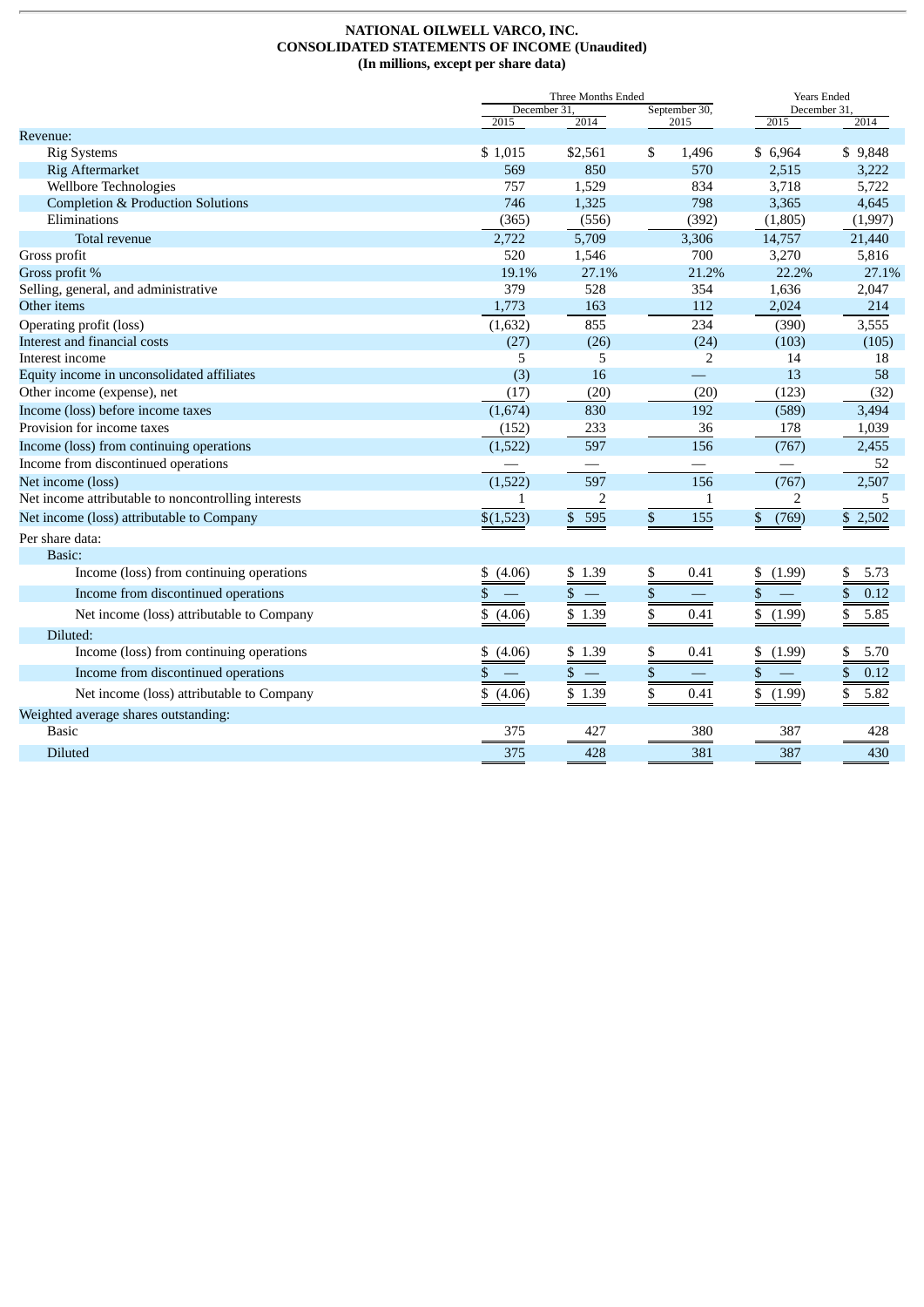#### **NATIONAL OILWELL VARCO, INC. OPERATING PROFIT – AS ADJUSTED SUPPLEMENTAL SCHEDULE (Unaudited) (In millions)**

|                                               | Three Months Ended |           |               |       | <b>Years Ended</b> |          |  |
|-----------------------------------------------|--------------------|-----------|---------------|-------|--------------------|----------|--|
|                                               | December 31        |           | September 30, |       | December 31        |          |  |
|                                               | 2015               | 2014      |               | 2015  | 2015               | 2014     |  |
| Revenue:                                      |                    |           |               |       |                    |          |  |
| <b>Rig Systems</b>                            | \$1,015            | \$2,561   | \$            | 1,496 | \$6,964            | \$9,848  |  |
| Rig Aftermarket                               | 569                | 850       |               | 570   | 2,515              | 3,222    |  |
| Wellbore Technologies                         | 757                | 1,529     |               | 834   | 3,718              | 5,722    |  |
| <b>Completion &amp; Production Solutions</b>  | 746                | 1,325     |               | 798   | 3,365              | 4,645    |  |
| Eliminations                                  | (365)              | (556)     |               | (392) | (1,805)            | (1,997)  |  |
| Total revenue                                 | \$2,722            | \$5,709   | \$            | 3,306 | \$14,757           | \$21,440 |  |
| Operating profit (loss):                      |                    |           |               |       |                    |          |  |
| <b>Rig Systems</b>                            | \$<br>160          | \$<br>511 | $\mathbb{S}$  | 275   | \$1,318            | \$1,996  |  |
| Rig Aftermarket                               | 127                | 245       |               | 146   | 617                | 882      |  |
| <b>Wellbore Technologies</b>                  | (31)               | 276       |               | 22    | 162                | 1,047    |  |
| Completion & Production Solutions             | 34                 | 215       | 63            |       | 286                | 700      |  |
| Unallocated expenses and eliminations         | (149)              | (229)     |               | (160) | (749)              | (856)    |  |
| Total operating profit (before other items)   | 141<br>\$          | \$1,018   | \$            | 346   | \$1,634            | \$ 3,769 |  |
| Operating profit (loss) %:                    |                    |           |               |       |                    |          |  |
| <b>Rig Systems</b>                            | 15.8%              | 20.0%     |               | 18.4% | 18.9%              | 20.3%    |  |
| Rig Aftermarket                               | 22.3%              | 28.8%     |               | 25.6% | 24.5%              | 27.4%    |  |
| Wellbore Technologies                         | $(4.1\%)$          | 18.1%     |               | 2.6%  | 4.4%               | 18.3%    |  |
| <b>Completion &amp; Production Solutions</b>  | 4.6%               | 16.2%     |               | 7.9%  | 8.5%               | 15.1%    |  |
| Total operating profit % (before other items) | 5.2%               | 17.8%     |               | 10.5% | 11.1%              | 17.6%    |  |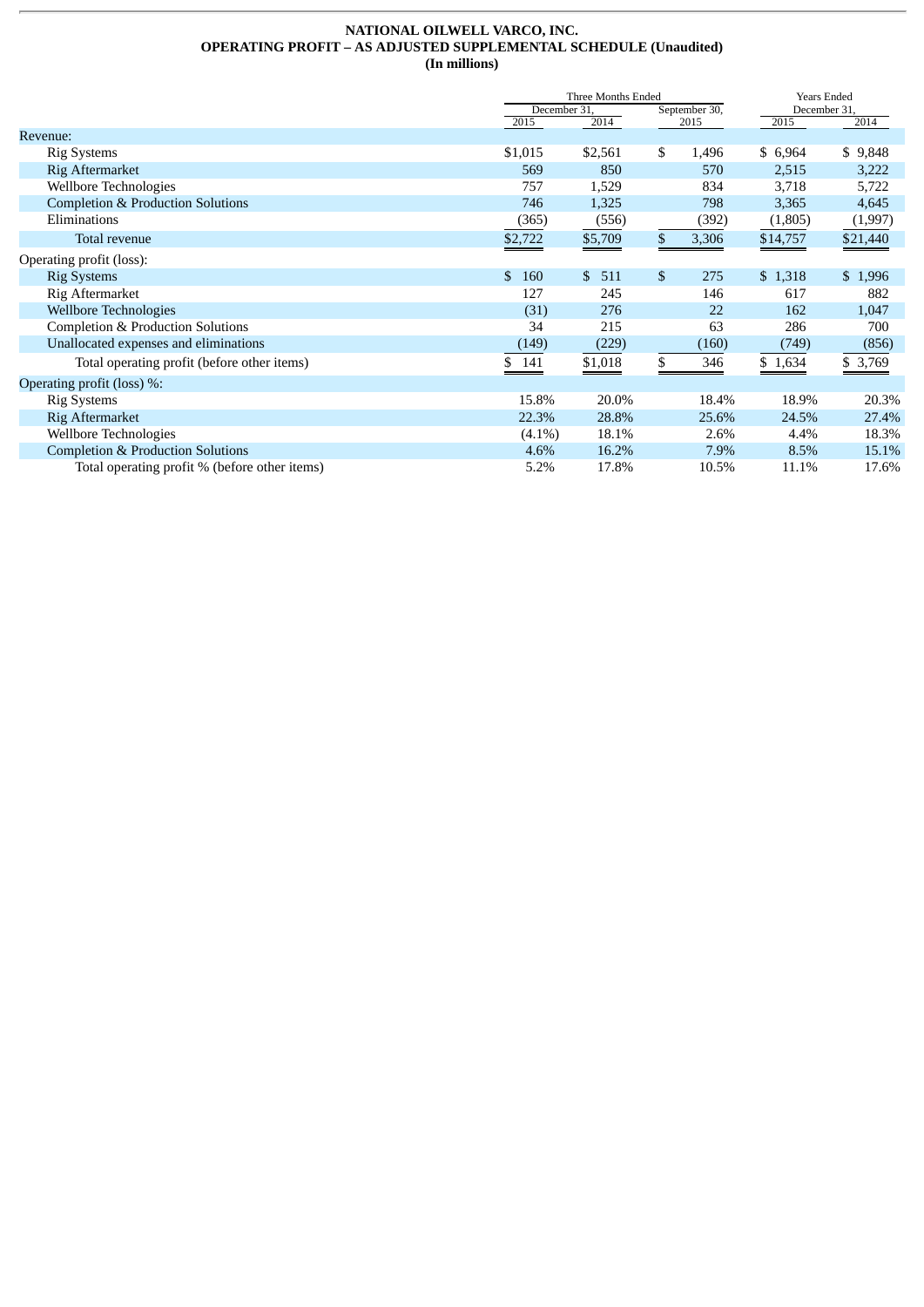#### **NATIONAL OILWELL VARCO, INC. AS ADJUSTED BEFORE DEPRECIATION & AMORTIZATION SUPPLEMENTAL SCHEDULE (Unaudited) (In millions)**

|                                                                             |                      | Three Months Ended |    | <b>Years Ended</b>       |                      |           |
|-----------------------------------------------------------------------------|----------------------|--------------------|----|--------------------------|----------------------|-----------|
|                                                                             | December 31.<br>2015 | 2014               |    | September 30,<br>2015    | December 31.<br>2015 | 2014      |
| Operating profit (loss) excluding other items:                              |                      |                    |    |                          |                      |           |
| <b>Rig Systems</b>                                                          | \$<br>160            | \$<br>511          | \$ | 275                      | \$1,318              | \$1,996   |
| <b>Rig Aftermarket</b>                                                      | 127                  | 245                |    | 146                      | 617                  | 882       |
| Wellbore Technologies                                                       | (31)                 | 276                |    | 22                       | 162                  | 1,047     |
| <b>Completion &amp; Production Solutions</b>                                | 34                   | 215                |    | 63                       | 286                  | 700       |
| Eliminations                                                                | (149)                | (229)              |    | (160)                    | (749)                | (856)     |
| Total operating profit (before other items)                                 | \$<br>141            | \$1,018            | \$ | 346                      | \$1,634              | \$3,769   |
| Depreciation & amortization:                                                |                      |                    |    |                          |                      |           |
| <b>Rig Systems</b>                                                          | $\mathbf{\$}$<br>24  | \$<br>23           | \$ | 25                       | \$<br>96             | \$<br>88  |
| <b>Rig Aftermarket</b>                                                      | 8                    | 7                  |    | 8                        | 30                   | 27        |
| <b>Wellbore Technologies</b>                                                | 99                   | 111                |    | 97                       | 400                  | 439       |
| <b>Completion &amp; Production Solutions</b>                                | 52                   | 58                 |    | 54                       | 221                  | 224       |
| Eliminations                                                                |                      |                    |    |                          |                      |           |
| Total depreciation & amortization                                           | 183<br>\$            | 199<br>\$          | \$ | 184                      | 747<br>\$            | 778<br>\$ |
| Operating profit as adjusted before depreciation & amortization:            |                      |                    |    |                          |                      |           |
| <b>Rig Systems</b>                                                          | \$<br>184            | 534<br>\$          | \$ | 300                      | \$1,414              | \$2,084   |
| <b>Rig Aftermarket</b>                                                      | 135                  | 252                |    | 154                      | 647                  | 909       |
| <b>Wellbore Technologies</b>                                                | 68                   | 387                |    | 119                      | 562                  | 1,486     |
| <b>Completion &amp; Production Solutions</b>                                | 86                   | 273                |    | 117                      | 507                  | 924       |
| Eliminations                                                                | (149)                | (229)              |    | (160)                    | (749)                | (856)     |
| Total operating profit as adjusted before depreciation & amortization       | \$<br>324            | \$1,217            | \$ | 530                      | \$ 2,381             | \$4,547   |
| Operating profit % as adjusted before depreciation & amortization (Note 1): |                      |                    |    |                          |                      |           |
| <b>Rig Systems</b>                                                          | 18.1%                | 20.9%              |    | 20.1%                    | 20.3%                | 21.2%     |
| <b>Rig Aftermarket</b>                                                      | 23.7%                | 29.6%              |    | 27.0%                    | 25.7%                | 28.2%     |
| <b>Wellbore Technologies</b>                                                | 9.0%                 | 25.3%              |    | 14.3%                    | 15.1%                | 26.0%     |
| Completion & Production Solutions                                           | 11.5%                | 20.6%              |    | 14.7%                    | 15.1%                | 19.9%     |
| Total operating profit % as adjusted before depreciation & amortization     | 11.9%                | 21.3%              |    | 16.0%                    | 16.1%                | 21.2%     |
| Total operating profit as adjusted before depreciation & amortization:      | \$<br>324            | \$1,217            | \$ | 530                      | \$ 2,381             | \$4,547   |
| Nonrecurring items                                                          | (1,773)              | (163)              |    | (112)                    | (2,024)              | (214)     |
| Interest income                                                             | 5                    | 5                  |    | $\overline{2}$           | 14                   | 18        |
| Equity income in unconsolidated affiliates                                  | (3)                  | 16                 |    | $\overline{\phantom{0}}$ | 13                   | 58        |
| Other income (expense), net                                                 | (17)                 | (20)               |    | (20)                     | (123)                | (32)      |
| Net income attributable to noncontrolling interest                          | (1)                  | (2)                |    | (1)                      | (2)                  | (5)       |
| <b>EBITDA</b>                                                               | \$(1,465)            | \$1,053            | \$ | 399                      | \$<br>259            | \$4,372   |
| Reconciliation of EBITDA:                                                   |                      |                    |    |                          |                      |           |
| GAAP net income (loss) attributable to Company                              | \$(1,523)            | 595<br>\$          | \$ | 155                      | \$<br>(769)          | \$2,502   |
| Income from discontinued operations                                         |                      | $\equiv$           |    | 二                        |                      | (52)      |
| Provision for income taxes                                                  | (152)                | 233                |    | 36                       | 178                  | 1,039     |
| Interest expense                                                            | 27                   | 26                 |    | 24                       | 103                  | 105       |
| Depreciation and amortization                                               | 183                  | 199                |    | 184                      | 747                  | 778       |
| <b>EBITDA</b>                                                               | (1, 465)             | 1,053              |    | 399                      | 259                  | 4,372     |
| Nonrecurring items                                                          | 1,773                | 163                |    | 112                      | 2,024                | 214       |
| EBITDA excluding nonrecurring items                                         | 308<br>\$            | \$1,216            | \$ | 511                      | \$2,283              | \$4,586   |